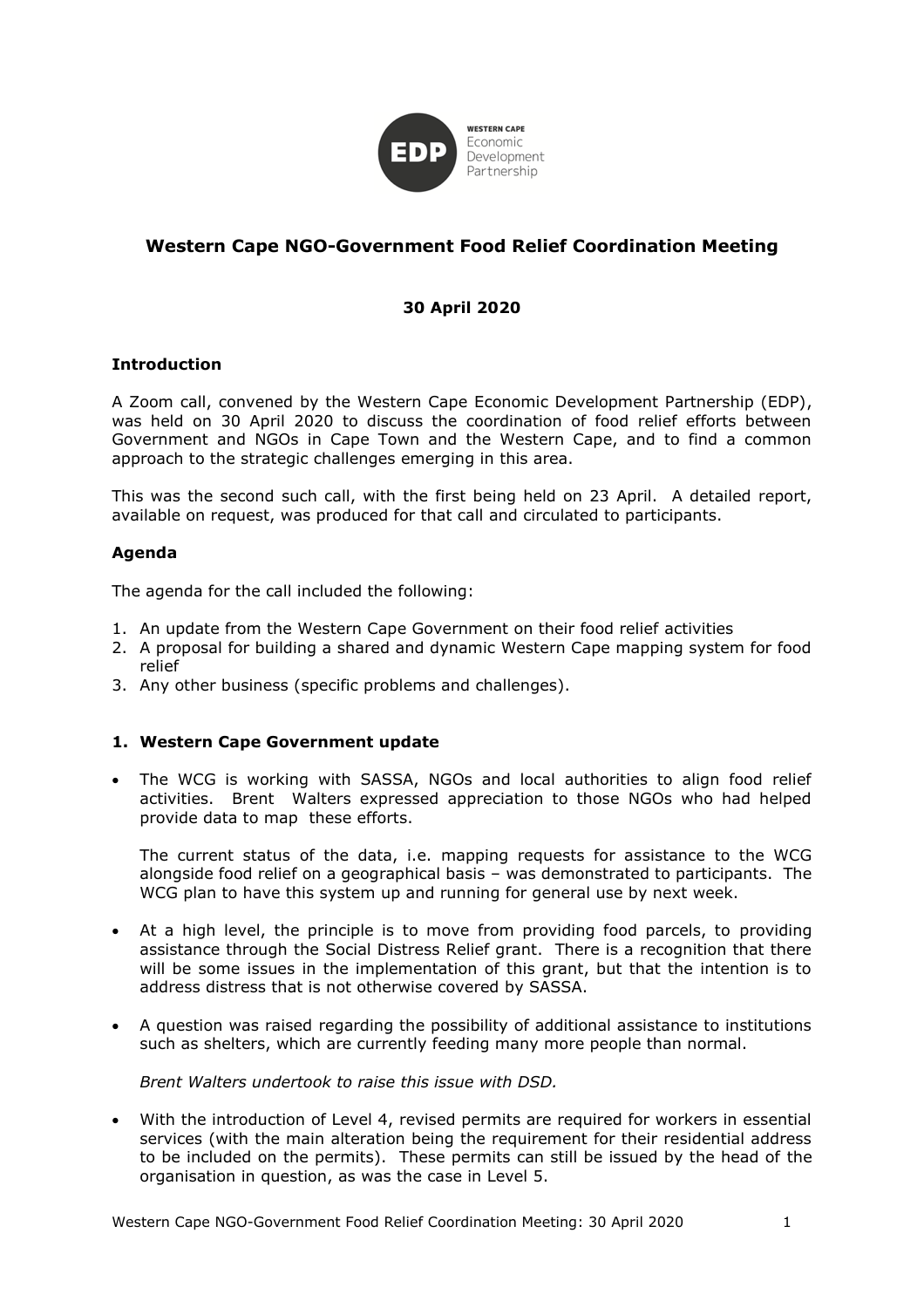*The revised permit format is on page 29 of the new regulations which are supplied with this report.*

*A period of transition is also being sought, to allow enough time for these permits to reach government departments and all relevant organisations and to be completed. Brent Walters undertook to keep participants on the call informed on any progress with this.*

## **2. Building a shared and dynamic Western Cape mapping system for food relief**

Andrew Boraine described a proposed mapping system for Western Cape food relief efforts.

Objective: Improve the effectiveness and performance of the integrated food relief system in the Western Cape by:

- Rapidly identifying needs and requirements
- Tracking distribution of humanitarian and food relief, i.e. grants, special grants, UIF, digital food vouchers, food parcels, food kitchens, donations, etc
- Identifying gaps and overlaps in the system
- Addressing obstacles and barriers to delivery
- Effectively communicating to partners and stakeholders

System criteria:

- Based on a partnering rather than proprietary approach
- Provides value for multiple users
- Promotes mutual accountability between partners
- Promotes transparency of who is doing what and where
- High level of usability
- Allows real-time feedback from communities and civil society
- Security protects personal details
- Reduces opportunities for external manipulation and diversion of food relief efforts
- Modular start small, add on as we test and learn

Multi-user system:

- Communities
- Government
- **Municipalities**
- NGOs involved in distribution
- Civil society
- Donors

Ability to interface with other systems:

- Health responses, e.g. Covid-19 hotspots, quarantine and isolation sites, etc
- Economic stimulus, e.g. local retailers, spazas and informal economies; Cloth mask production and distribution

Requirements from all parties:

- Consensus on the need for such a system
- Agreement to co-develop and co-implement the system through sharing data, expertise and technology

Governance:

Stakeholder steering committee.

This proposal received broad support from participants in the meeting. A number of additional criteria were suggested:

Western Cape NGO-Government Food Relief Coordination Meeting: 30 April 2020 2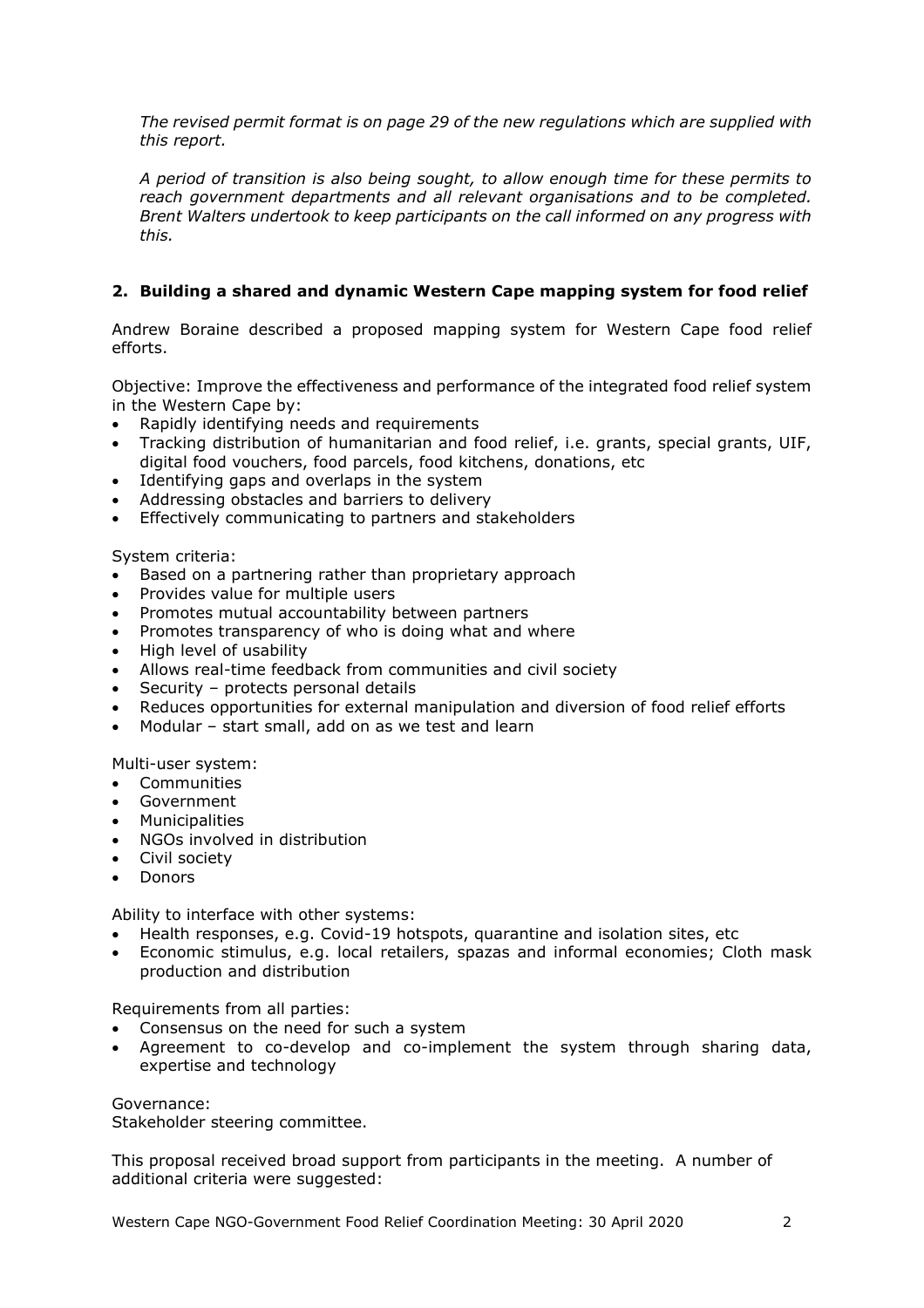- That there is clarity on the operational definition of "a parcel" that it should clearly reflect how many people it benefits, and for how long.
- That "meals" are also clearly defined, in terms of whether this refers to the number of meals supplied, or the number of people receiving meals.
- That there is clarity on the timing of relief activities. Simply building a cumulative picture of activity by region, for example, will not help planning or assessment.
- That the system should map ALL grants going in the system, including the Social Distress Relief Grants. This will help identify gaps.
- That the system should be set up to identify duplication as a priority, i.e. before food is supplied. This should be done without compromising confidentiality.

In order to begin to realise this system, a number of actions were agreed:

- 1. That this group would work on co-developing and co-implementing such a system.
- 2. That the system would not be wedded to any particular platform but would build on local coordination systems that have emerged as well as work done by many other stakeholders.
- 3. That this group would explore working with a national consortium Help Out to establish an operating platform for this system.
- 4. That a Steering Committee be set up, from group, to drive this process. The following participants volunteered to work on this Steering Committee:
	- Michael Krause VPUU
	- Gray Maguire WCG<br>• Gavin Miller DSD
	- Gavin Miller DSD
	- Marli Goussard Stellenbosch CAN
	- Siham Salie-Abrahams
	- Faizel Deyal SANZAF
	- Kayleen Simpson CCT
	- Nadine Coetzee CORC<br>• Karen Shippey WCG
	- Karen Shippey WCG
	- Crystal West DAG
	- Conrina Kriedler (suggested by Gray Maguire)
- 5. The Steering Committee would meet on Monday, 4 May, at 2:00 p.m. Invitations to the meeting will be sent out on 1 May.
- 6. That mapping efforts for the potential Help Out system would begin with a number of NGOs over the weekend. A number of participants volunteered to assist with this:
	- Marli Goussard Stellenbosch Civil Advocacy Network/ Stellenbosch Unite
	- Cindy Duvelt Beautiful Gate (volunteered by Gray)
	- Faizel Deyal SANZAF

### **3. Additional issues or challenges**

• The Philippi Economic Development Initiative (PEDI) are close to ramping up their output of fresh produce considerably. However, they need to partner with entities who can match their fresh portion of a food parcel with dry food parcel components.

*Anyone with information on organisations that could help with this should email Gray Maguire at [gray.maguire@westerncape.gov.za.](mailto:gray.maguire@westerncape.gov.za)*

• Solutions for security for food parcel delivery were requested. Suggestions included sending smaller units (i.e. not trucks), as well as enlisting the help of law enforcement. To help the Safety Cluster with planning for support for these deliveries, NGOs are requested to communicate their delivery plans to SAPS and the Security Cluster.

*Please email delivery plans to Jacqui Boulle at [jacqueline.boulle@westerncape.gov.za,](mailto:jacqueline.boulle@westerncape.gov.za) who is acting as the point person for this information.*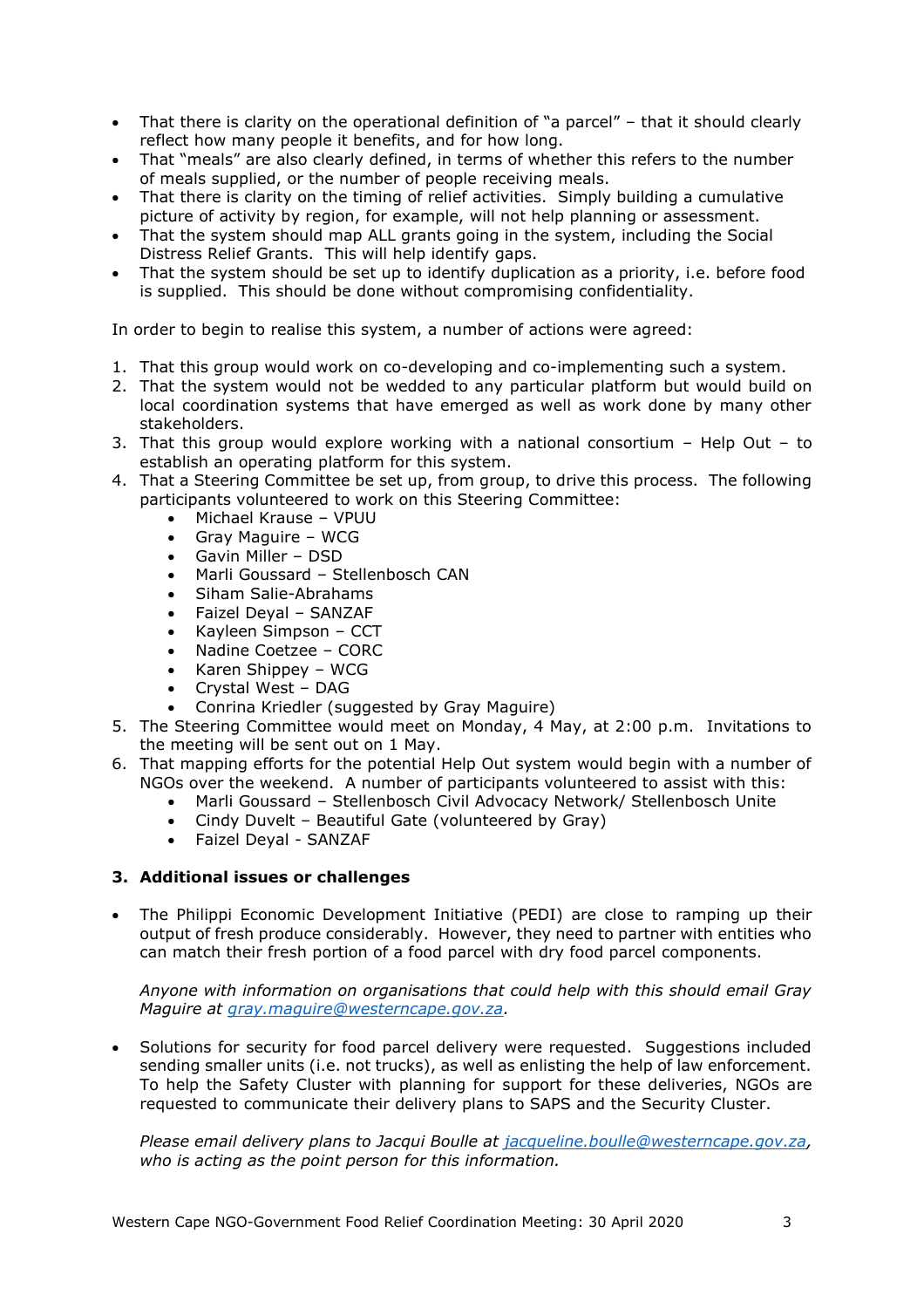- Information about WCG beneficiaries was requested, to avoid duplication. It was noted that there is sensitivity around this information, and that the best course of action for NGOs is for them to liaise directly with their local, or even regional, offices.
- Clarity was sought on whether soup kitchens will be able to operate again with hot food under Level 4, and on what the regulations around cooking this food are.

*Brent Walters undertook to revert to the group on this once the regulations, which were received at noon today, have been studied.*

In terms of the City of Cape Town, it was noted that the Mayor's Relief Fund has been launched. This fund will focus on a mix of food parcels and support for feeding schemes.

*The DG Murray Trust, the EDP and Cape Town Together Community Action Network have already identified and verified 150+ community kitchens and have the processes in place to support them with digital food vouchers on a weekly basis. Should the City of Cape Town wish to utilise this existing platform, more information is available from Andrew Boraine of the EDP.*

• The question of whether specific additional support is being provided by WCG for institutions such as old age homes, etc. was raised. It was noted that all normal DSD subsidies to such institutions are continuing, and that where possible, additional assistance, primarily for sanitiser and PPE, is being provided.

*It was, however, noted that any additional assistance to such institutions, particularly in less-affluent areas, is always needed and appreciated.*

This group will reconvene on **Thursday, 7 May 2020 at 2:00 p.m.** Invitations will be sent out; participants are encouraged to nominate other role-players in this area who would benefit from, or contribute to, the discussion.

For further information or questions about this report, contact Andrew Boraine of the Western Cape Economic Development Partnership (EDP) at [Andrew@wcedp.co.za.](mailto:Andrew@wcedp.co.za)

#### **30 April 2020 : Attendees**

NAME, ORGANISATION, and ROLE:

| Abigail Jacobs-Williams | City of Cape Town, Social Development |
|-------------------------|---------------------------------------|
| Adi Kumar               | Development Action Group (DAG)-       |
|                         | networked to informal settlements and |
|                         | backyarders                           |
| <b>Brent Walters</b>    | WCG Humanitarian Cluster Lead         |
| Bridget Hannah          | Western Cape Government               |
| Craig Stewart           | The Warehouse (representing Western   |
|                         | Cape Ecumenical Network as well)      |
| Crystal West            | Development Action Group              |
| Dirk van Doorn          | <b>WCDM Logistics Support</b>         |
| Faizel Deyal            | Deputy Chairman SANZAF WESTERN        |
|                         | <b>CAPE</b>                           |